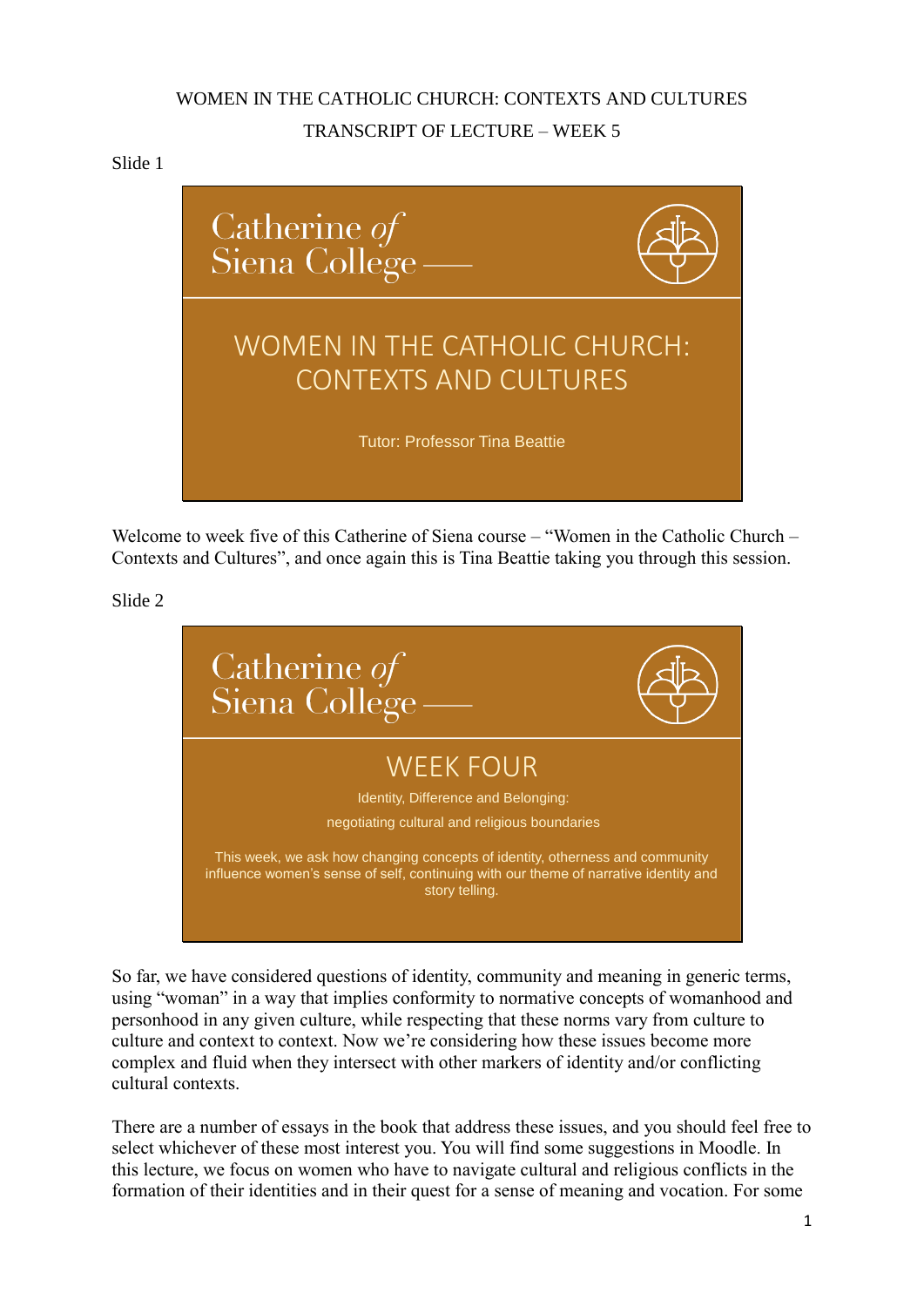this entails experiences of conversion and personal transformation, for others it constitutes a struggle for meaning and survival on the margins of society.

We ask what we can learn from their stories, in an era when many people find themselves in similar positions of ambiguity, conflict and complexity.

Slide 3



The first story we engage with this week is that of Anna Kasafi Perkins – a young Jamaican theologian who tells of how she has shaped her Catholic identity and her sense of vocation through a process of conflict and creative engagement with Rastafarian culture. You can find a link to her interview in the Moodle site for this week, and her essay is in the PDF of the book. Please take time to engage with both of these, and then consider the questions in the next slide.

Slide 4



Anna offers us an opportunity to understand what is meant by "intersectionality". This refers to the recognition that, in our postcolonial and multicultural world, our identities are woven together by complex and often conflicting claims arising from different cultural, religious and social contexts. Gender and sexuality are part of this, so that what it means to be a Catholic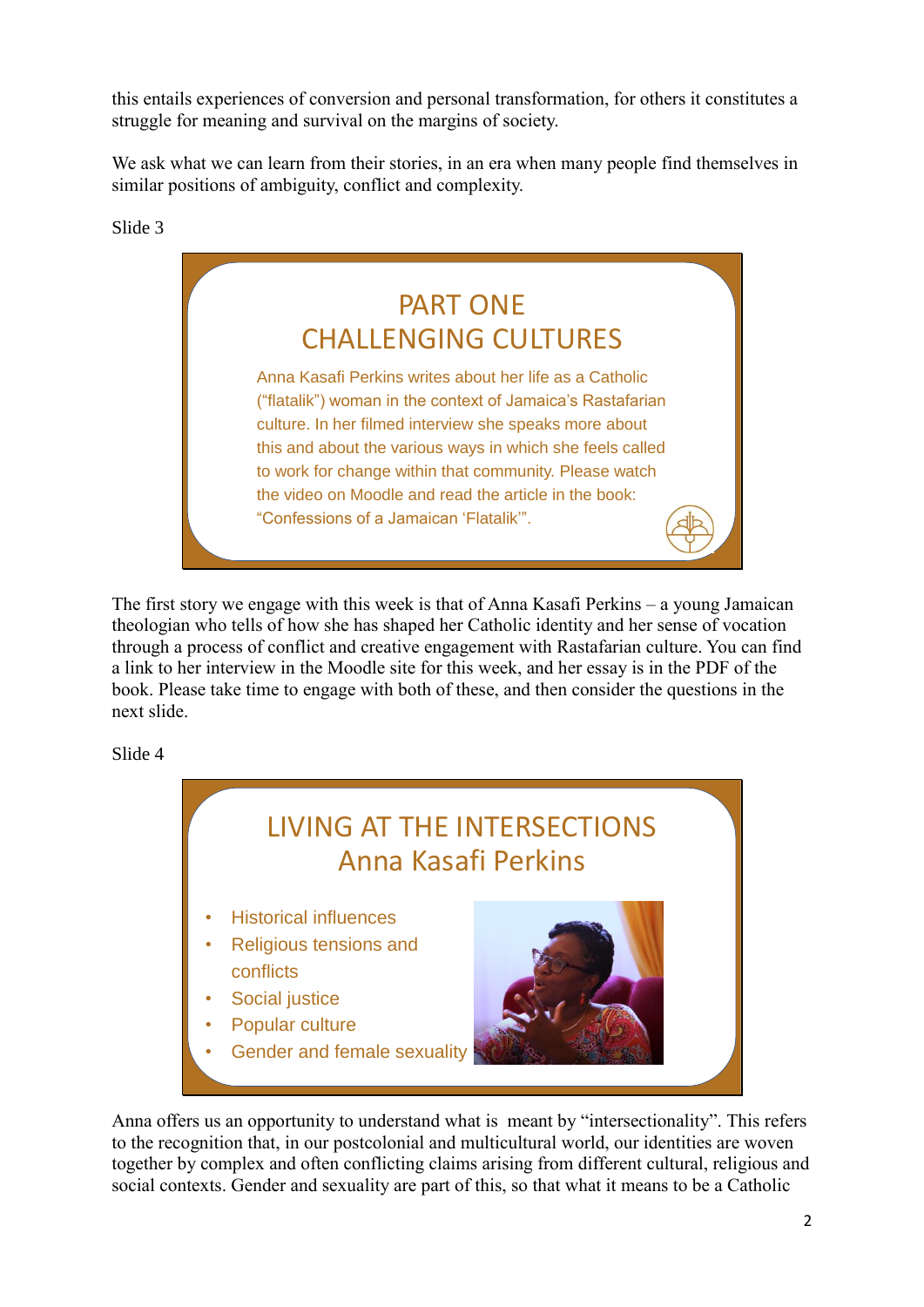woman lends itself to many different ways of interpreting and giving meaning to our experiences.

Anna invites reflection on the extent to which narrative identities encompass all of the following:

- Historical influences in her case, western imperialism and its legacy of racism, and the postcolonial assertion of human dignity through the imaginative creation of a distinctive culture woven together by historical memory and the quest for a shared identity.
- Religious tensions and conflicts Rastafarianism and Catholicism as two very different forms of religious expression emerging from one Christian story, again influenced by colonial and postcolonial discourses.
- Social justice –Anna expresses the desire to serve the poor and to challenge misogyny and homophobia.
- Popular culture Jamaican popular music and its influences, including the need to challenge sexist and homophobic lyrics.
- Gender and female sexuality Anna speaks about the various ways in which misogynistic attitudes influence the representation of female sexuality

Spend some time reflecting on what Anna's story can teach us about the formation of identity in the face of different cultural and religious challenges. Do you resonate with some of these challenges in terms of your own experience and identity, or do you draw on a more singular and homogenous historical and cultural narrative in understanding who you are and who you are called to be?

You might like to make some notes in your journal, to enable you to come back and reflect on these questions.

Slide 5

# PART TWO CHANGING CULTURES

We ask what happens when religious conflict or conversion leads a person to inhabit a different narrative and to change the ways in which she understands herself and her place in the world. For many people today, situations of violence, persecution, war and poverty lead them to become refugees and to live through experiences of profound change in their identities and vocations. Mishal Francis is one such person. You can find her essay in the book: "Fire in my Heart: A Young Pakistani Woman Discovers Her Vocation". The video interview with her is also on Moodle.

We ask what happens when religious conflict or conversion leads a person to inhabit a different culture and to change the ways in which she understands herself and her place in the world.

For many people today, situations of violence, persecution, war and poverty lead them to become refugees and to live through experiences of profound change in their identities and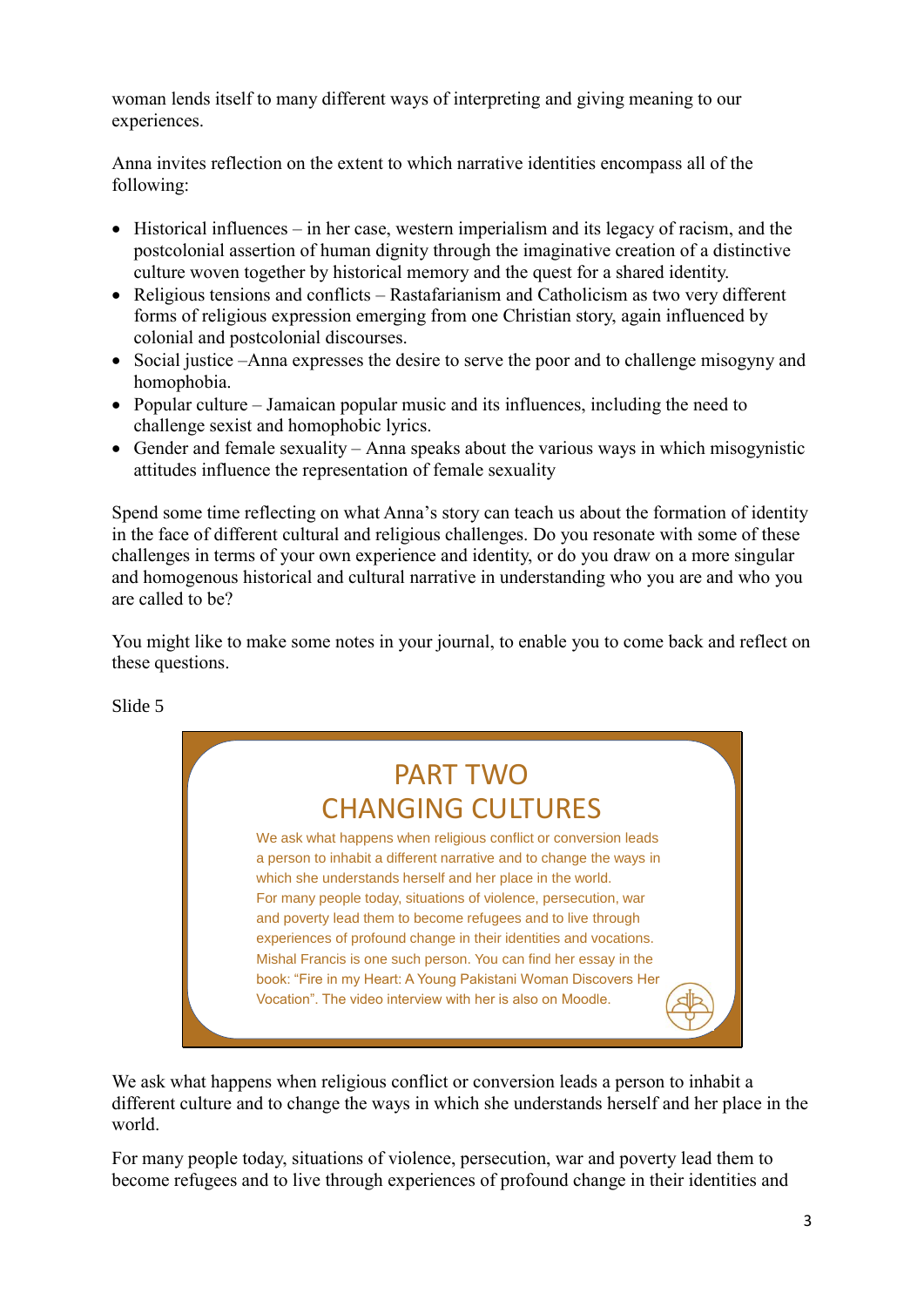vocations. Mishal Francis is one such person. You can find her essay in the PDF: "Fire in my Heart: A Young Pakistani Woman Discovers Her Vocation". The video interview with her is also on Moodle.

Slide 6



Mishal tells a story of fleeing from religious persecution and discovering her vocation to work with young people. Her story reminds us of some of the challenges of seeking peace and reconciliation in a violent and conflicted world. She also reminds us that many Christians around the world today face persecution for their faith.

So she asks us to reflect on religious persecution and refuge, vocation and transformation, and changing cultures and discovering identities.

You might like to consider Mishal's story in terms of narrative identity, culture and religion. Her experiences are very different from Anna's. What are the similarities and differences between them? What role does their Catholic faith play in offering points of commonality and shared experience between them?

Slide 7

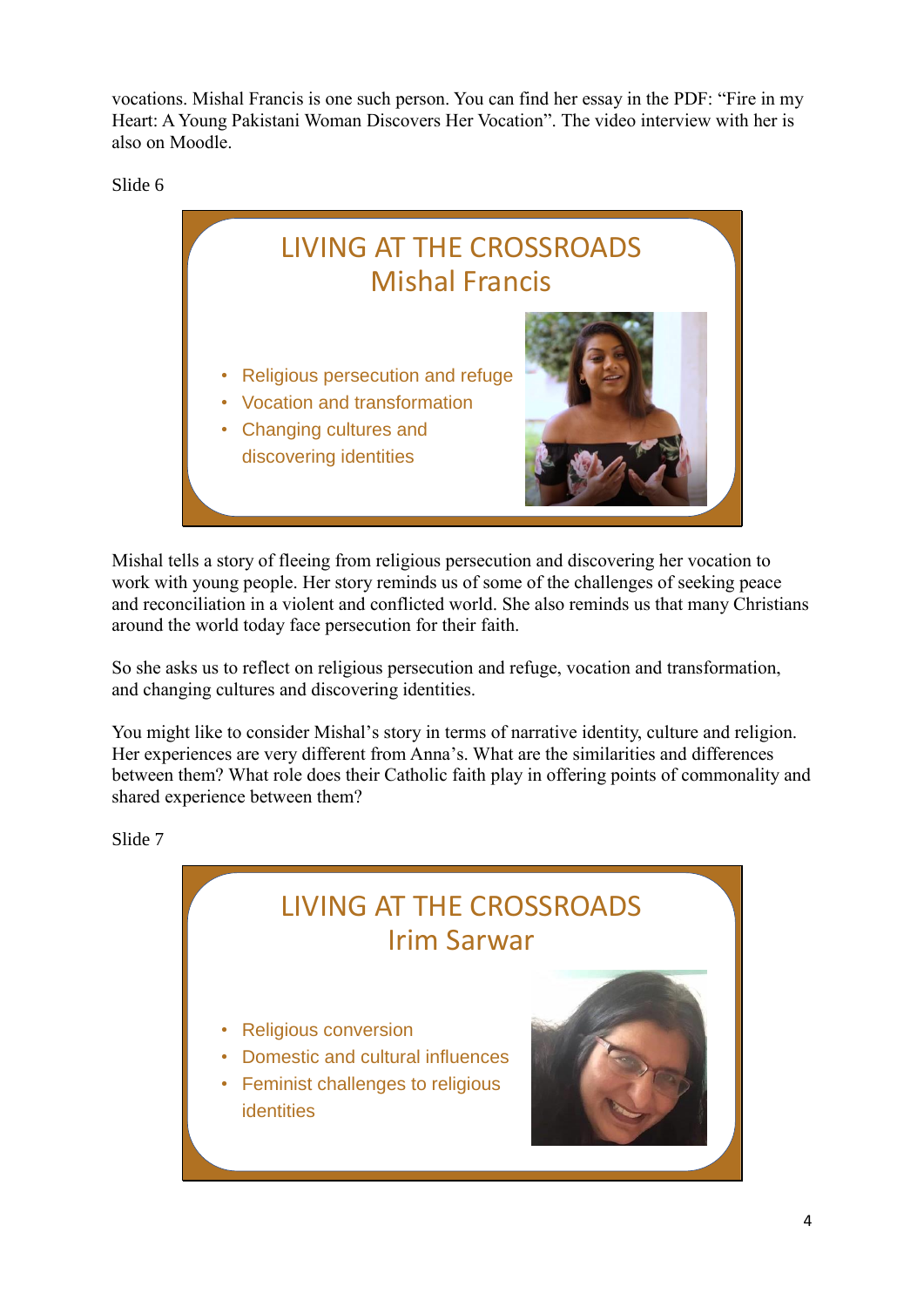Irim Sarwar presents yet another example of religions and cultures in dialogue and conflict in the story of her conversion from Islam to Catholicism.

Particularly, she offers us perspectives on the meaning of religious conversion, on domestic and cultural influences on who we are, and on feminist challenges to religious identities.

You might like to consider Irim's story in the book and ask questions such as:

- What does she tell us of the experience of religious conversion?
- What can we learn from Mishal and Irim about the ways in which domestic and cultural contexts influence our religious identities and decisions?
- What does Irim's experience teach us about the influence of feminist consciousness on religious identity and experience?
- What comparisons and contrasts would you make between Anna, Mishal and Irim?
- What do these stories tell us about the diversity of experiences, visions and identities among Catholic women?

Again, this might be time to pause to make some notes, and to join the discussion forum.

Slide 8



Even more challenging than these stories so far perhaps, is the question of what happens when a person can't find meaning in her culture or religion when the symbols and narratives that create a sense of self are lacking – when her way of being puts her outside all the conventions and identities that are available to others as they seek to understand the meaning and purpose of their lives.

We consider those who ask "Who am I and who am I called to become?" in three different contexts:

- Women who live with intellectual disabilities
- Women who experience a sense of futility and suicidal despair
- Transgender or transsexual women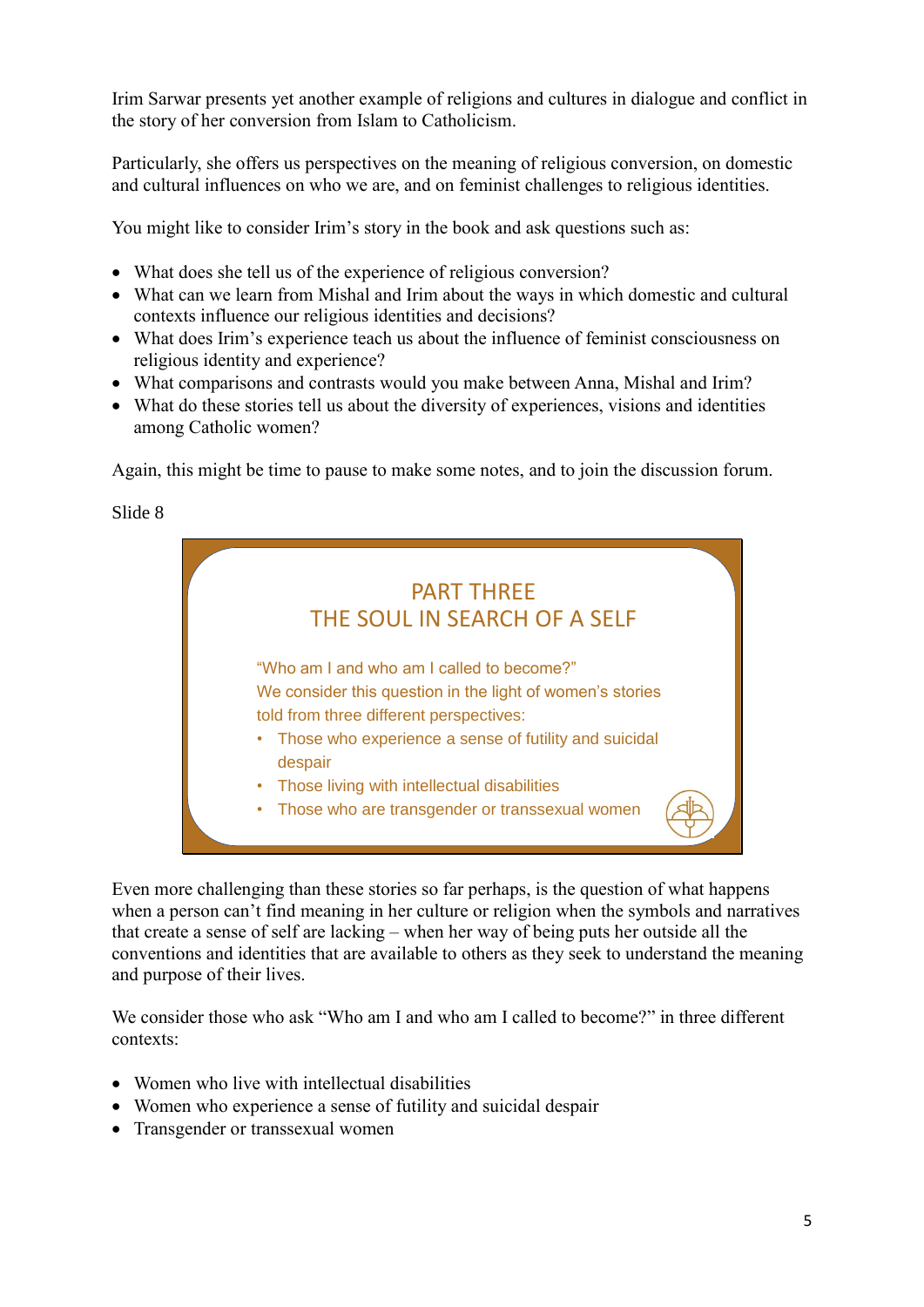

I call this section "The soul in search of a self", and we look at three stories in the book – by Johanna Greeve, by Cristina Gangemi and by Samantha Tillman. These are stories of social and religious exclusion, of souls in search of meaning and identity. They ask us to reflect on what happens when the symbols and narratives fail?

We already considered Gertrude Jusufu's story in the first week and that would form part of this reflection, but hers is only one of several accounts of exclusion and marginalisation in the book. These all take different forms, depending on the causes for exclusion and the social or religious prejudices that a woman has to struggle against.

Please consider these women's stories and the circumstances that led to their experiences of rejection or alienation.

Slide 10



Let's look at Johanna Greeve's story in "Living in Extra Time: A Journey from Despair to Hope".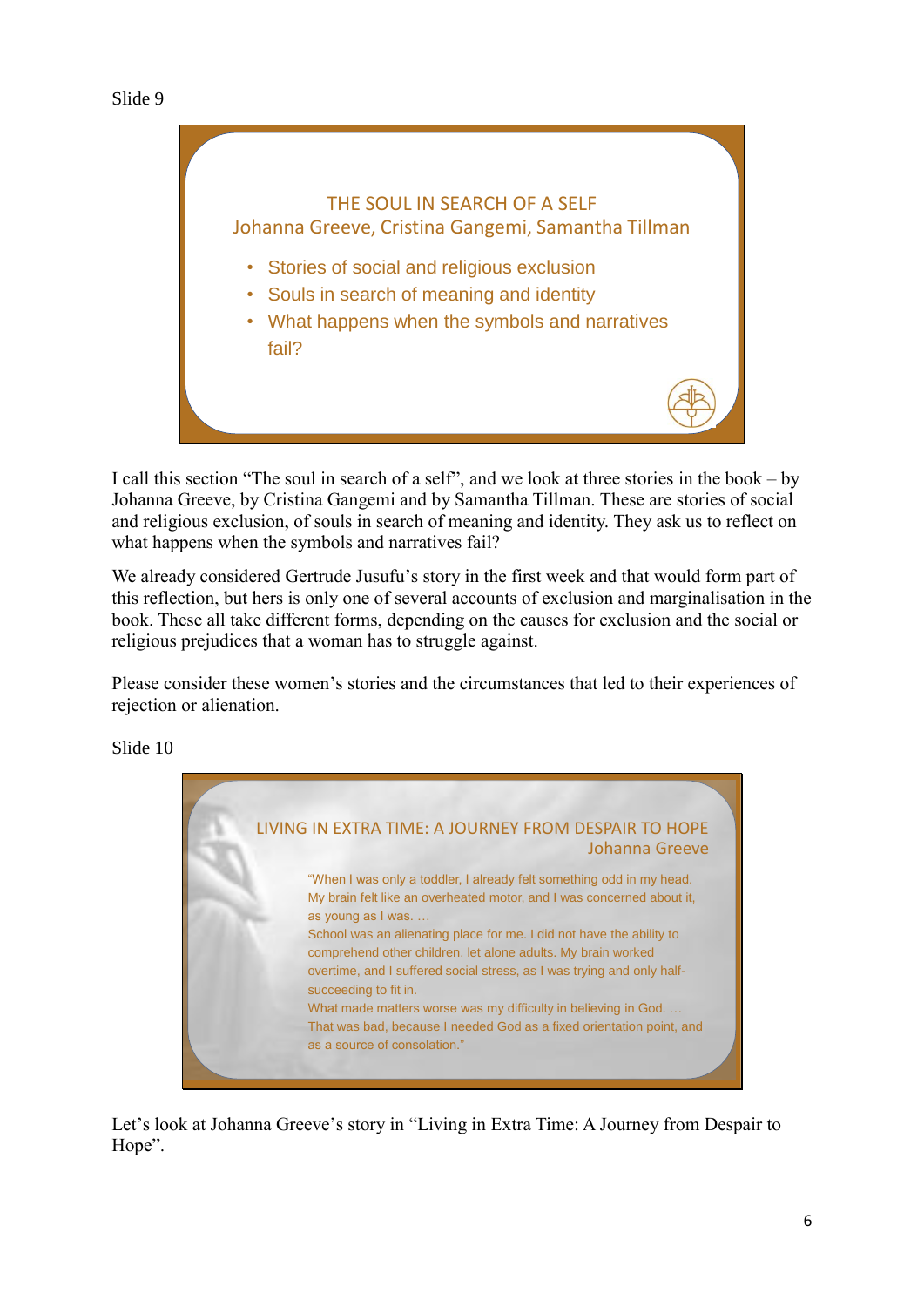Throughout this course so far, we have been thinking in terms of women as story tellers – women who acquire narrative identities by the creative appropriation and refiguration of the cultural and religious meanings available to them in the context of their Catholic faith, but what about those outside all these points of reference?

Johanna says:

*When I was only a toddler, I already felt something odd in my head. My brain felt like an overheated motor, and I was concerned about it, as young as I was. … School was an alienating place for me. I did not have the ability to comprehend other children, let alone adults. My brain worked overtime, and I suffered social stress, as I was trying and only half- succeeding to fit in.*

*What made matters worse was my difficulty in believing in God. … That was bad, because I needed God as a fixed orientation point, and as a source of consolation.*

Please read Johanna's story and think about how she describes what it means to be living with autism, particularly in the years before her condition was finally diagnosed. Her story invites reflection on the sense of abandonment a person can feel when they are unable to inhabit the narratives and meanings available to them – the sense of stress, alienation and not fitting in, with a need for "a fixed orientation point" associated with the ability to believe in God.

What does Johanna's story tell us about the search for meaning and the adequacy or inadequacy of our cultural and religious narratives to respond to that search?



Slide 11

Johanna describes the temporary sense of relief that came with diagnosis. She writes:

*During my hospitalisation the psychiatrist took me aside and said, 'Diagnosis time!' I had been labelled with so many stickers in my life that this came as a surprise.'I suspect you have an autism spectrum disorder. Depression and psychosis are secondary,' he said.*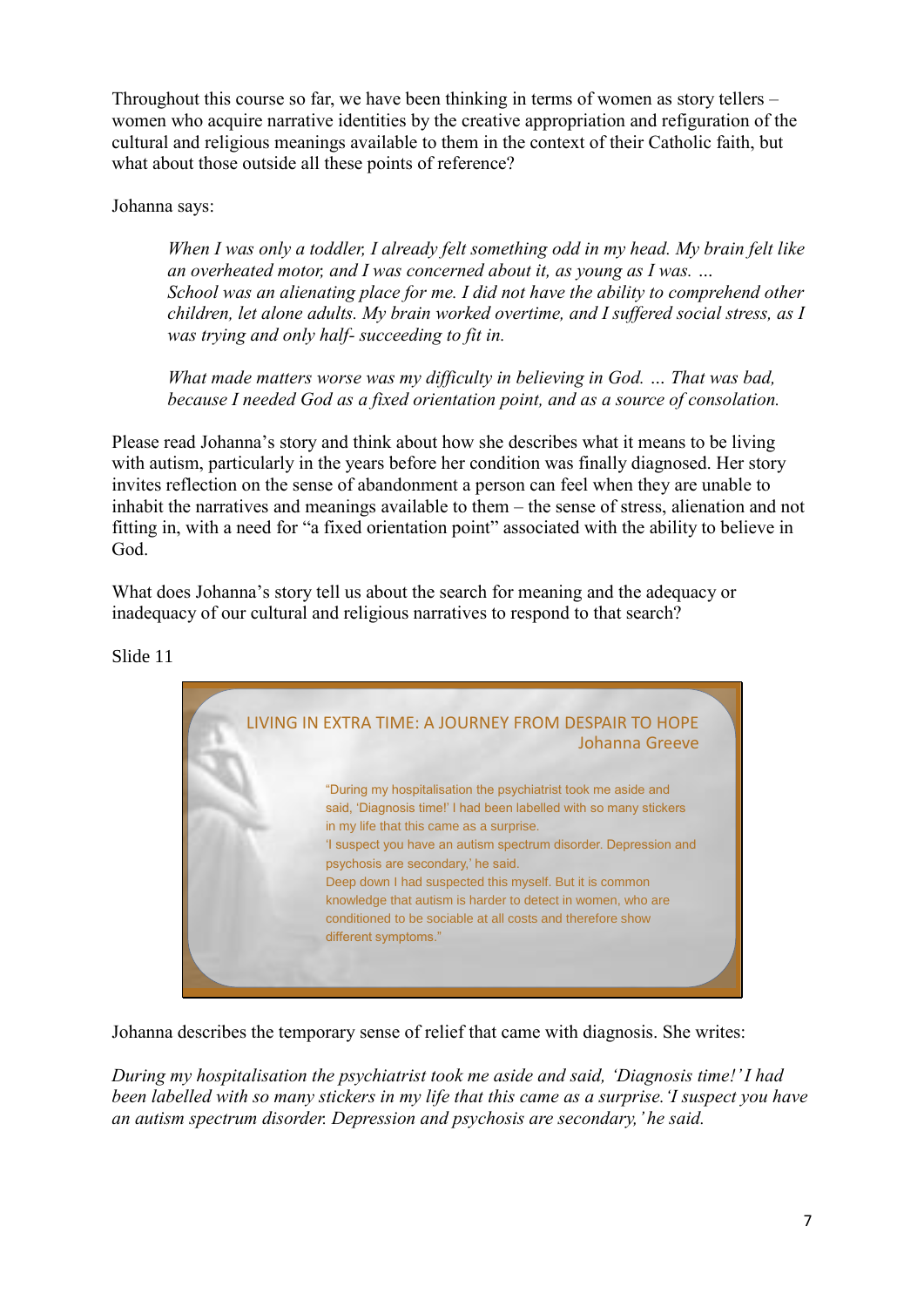*Deep down I had suspected this myself. But it is common knowledge that autism is harder to detect in women, who are conditioned to be sociable at all costs and therefore show different symptoms*.

The diagnosis of autism did not bring immediate relief to Johanna, but rather intensified her despair and led her to contemplate suicide.

- What does her story reveal to us about the cost of socialisation and conformity?
- Why do you think women with autism mask it more successfully because of the pressures to be sociable?

These are questions that relate to many of the issues we're addressing in this course.

You might like to take time to reflect, make some notes and come back.

Slide 12



Johanna speaks of how at last she found peace and meaning through somebody who was able to help her. She writes:

*She was the first psychiatrist who gave me a feeling of being human first, and patient second. … One year ago I dared to talk about 'happiness' for the first time. Now I am so happy that I sometimes don't know how to handle it! I still have to get used to the feeling. … I have accepted that I will never be able to earn my own income, and that I will never be able to have many social contacts; I am too sensitive to stimuli for that. So now I am sort of a happy hermit. … I always say that I am living in extra time.*

- What does Johanna's story say to you about identity, sociability, happiness and faith?
- How might her story challenge some of our preconceived ideas and assumptions about these questions?

There are no single answers or right or wrong responses to such questions. Rather, Johanna's story invites us to reflect deeply on how we approach those who fail to conform to our expectations in terms of social conditioning and the good life. Perhaps her story also helps us to get in touch with those alienated and wounded spaces in our own souls, those aspects of ourselves that do not find a space to be in the narratives and cultures we inhabit. These are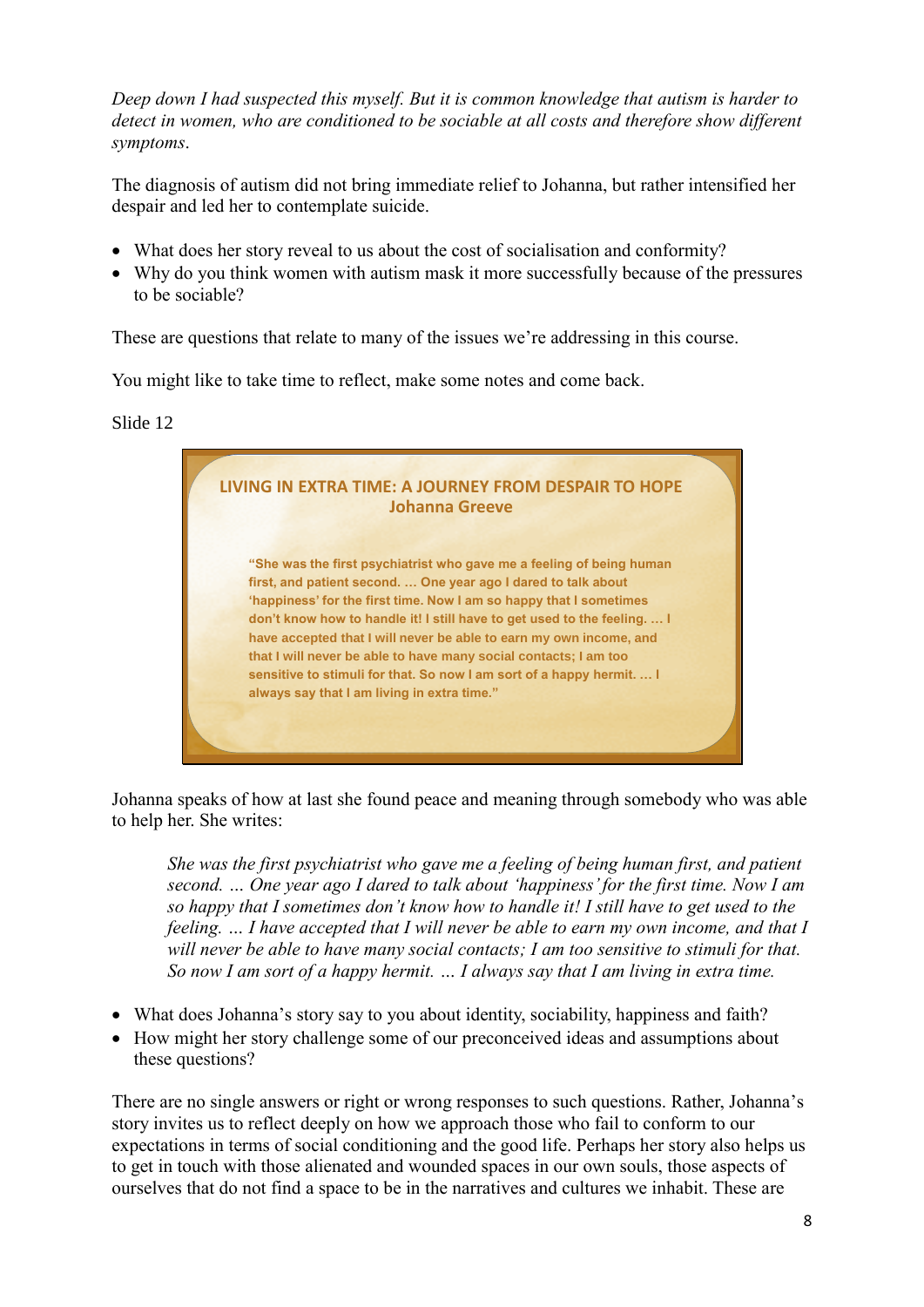insights that must be allowed time to develop, but you might like to take time to reflect on how you respond to this one woman's story, and to ask where it finds a response in your own story about who you are and where your sense of belonging comes from.

#### Slide 13



Cristina Gangemi's contribution to the book, "A Space to Grow – the Church and Women Who Are Intellectually Disabled". This story speaks very deeply to Johanna's story that we've just considered.

Cristina asks us to reflect on what it means to be an intellectually disabled woman in the context of faith, vocation and community. Her story also helps to enrich our understanding of the communal aspects of personhood, and of the need for a wide variety of narratives and symbolic meanings in order to allow people to discover who they are and where they belong, when they do not necessarily fit within the narrow range of options available within conventionally accepted identities and meanings.

Slide 14

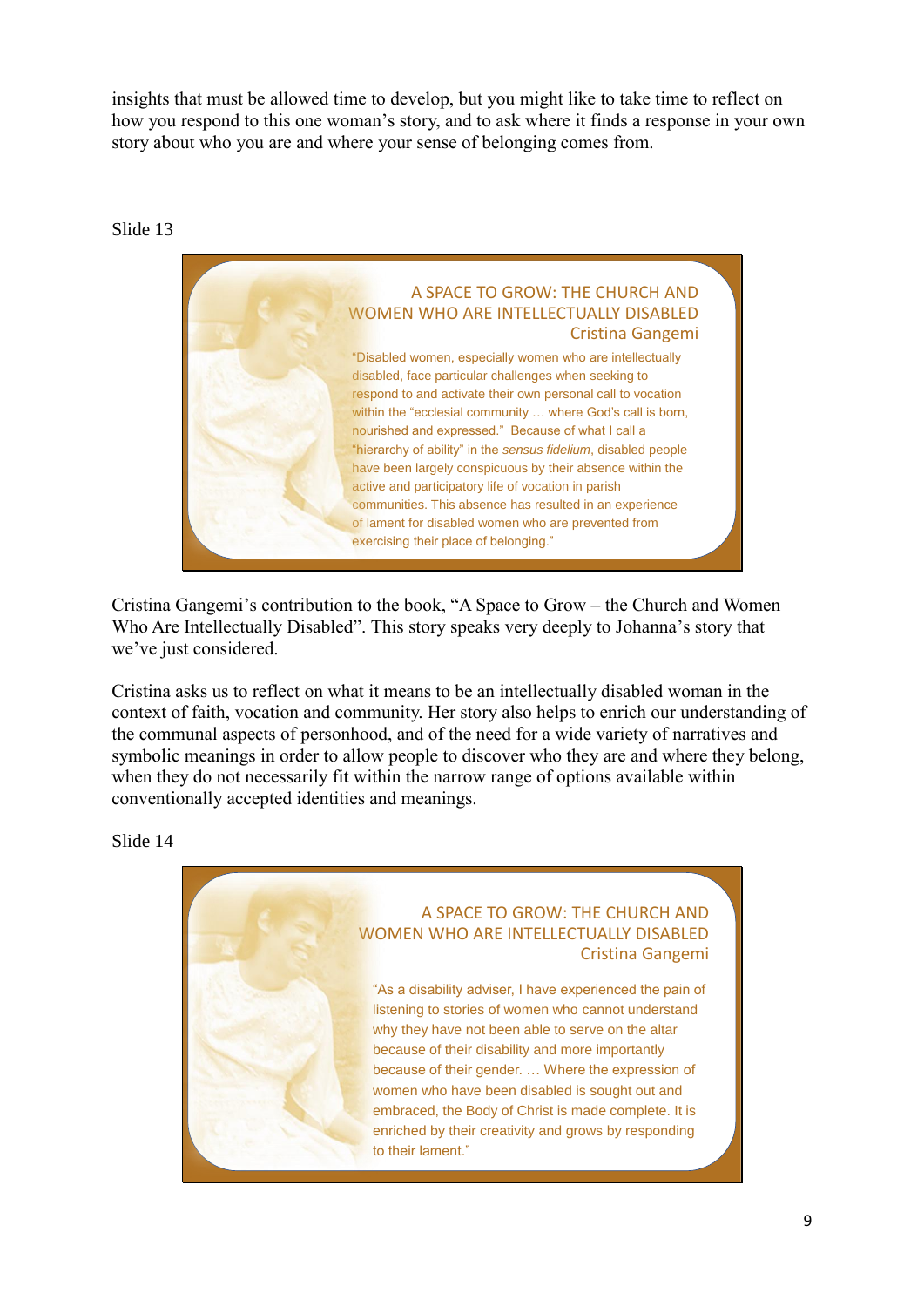## Cristina writes:

*As a disability adviser, I have experienced the pain of listening to stories of women who cannot understand why they have not been able to serve on the altar because of their disability and more importantly because of their gender. … Where the expression of women who have been disabled is sought out and embraced, the Body of Christ is made complete. It is enriched by their creativity and grows by responding to their lament.*

- What does Cristina's story tell us about the importance of listening and attentiveness?
- How do such stories of disability and difference challenge our understanding of personhood and meaning, and create spaces where deeper, richer meanings emerge?

We considered earlier Paul Ricoeur's theory of narrative identity, which involves prefiguration, configuration and refiguration. In what ways might attentiveness to the stories of women with intellectual disabilities refigure our concepts of self, other and God?

#### Slide 15



Finally this week, we consider Samantha Tillman's story, "Does God Bless Your Transsexual Heart?" Samantha calls into question cultural and religious norms governing gender, identity and personhood. Again, her story invites us to reflect on the relationship between our sense of self and our relationship to society in terms of the meanings we accept and the identities we agree to conform to in order to belong. Samantha writes:

*I am transgender. I am Catholic. I am a Catholic transgender woman. I could explain what this means but, frankly, I am tired of explaining. I am tired of having to explain my body, and my genitals, as if people were entitled to me. I am tired of having to explain my faith, and beliefs. I am tired of always defending the basic facts of my existence. Yes, I know what my body is, I know what my chromosomes are, and I am not deluded. And I know that I am a woman.*

Reflect on her story in the context of the other stories we've been considering today. In each case, we have reflected on an example of a woman who has experienced a radical transformation in her cultural, religious or personal context, often accompanied by struggle and sometimes by deep trauma and distress.